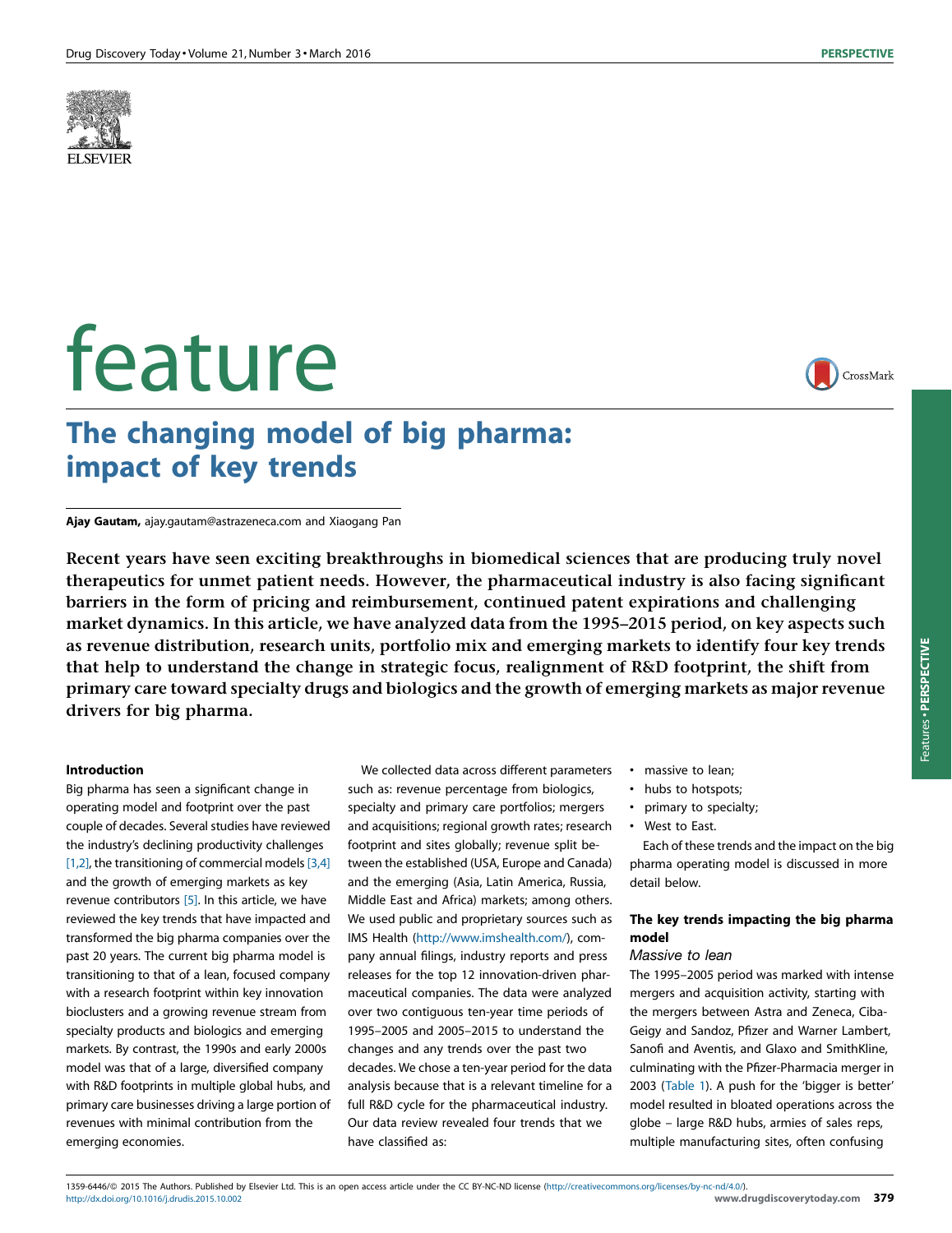<span id="page-1-0"></span>

| Massive-to-lean strategy.                                                            |                      |                             |                               |                                                                                                                                                                                                                                                                |
|--------------------------------------------------------------------------------------|----------------------|-----------------------------|-------------------------------|----------------------------------------------------------------------------------------------------------------------------------------------------------------------------------------------------------------------------------------------------------------|
| <b>Expanding organizations</b>                                                       |                      | Company                     | Leaner, focused organizations |                                                                                                                                                                                                                                                                |
| <b>Astra and Zeneca merger</b><br><b>Acquired MedImmune</b>                          | 1999<br>2007         | AstraZeneca                 | 2014                          | Narrow therapy areas from five to three                                                                                                                                                                                                                        |
| <b>Merged with Schering</b>                                                          | 2006                 | Bayer                       | 2014                          | Divested material science and specialty chemicals businesses                                                                                                                                                                                                   |
| <b>Acquired biologics expertise</b><br>through Medarex                               | 2009                 | <b>Bristol-Myers Squibb</b> | 2008<br>2009<br>2014          | Divestiture of medical imaging and wound care businesses<br>Spin-off of nutrition business Mead-Johnson<br>Divested diabetes business to AstraZeneca: focus on<br>three therapy areas                                                                          |
| <b>Merger of GlaxoWellcome and</b><br><b>SmithKline Beecham</b>                      | 2000                 | GlaxoSmithKline             | 2014                          | Swapped oncology for consumer health and<br>vaccines with Novartis                                                                                                                                                                                             |
| <b>Acquired Schering-Plough</b>                                                      | 2009                 | Merck                       | 2014                          | Divested consumer health to Bayer                                                                                                                                                                                                                              |
| <b>Merger of Ceiba-Geigy and Sandoz</b>                                              | 1996                 | <b>Novartis</b>             | 2014                          | Divest animal health to Eli Lilly; swapped vaccines and<br>consumer health for oncology with GSK                                                                                                                                                               |
| <b>Acquired Warner Lambert</b><br><b>Acquired Pharmacia</b><br><b>Acquired Wyeth</b> | 2000<br>2003<br>2009 | Pfizer                      | 2006<br>2012<br>2012<br>2015  | Divested consumer health to JNJ<br>Spin-out animal health unit (Zoetis)<br>Divested nutrition business to Nestle<br>Acquired Hospira for biosimilars<br>On track to split into three businesses: innovative pharma;<br>established products; oncology/vaccines |
| <b>Acquired biologics expertise</b><br>through Genentech                             | 2009                 | Roche                       |                               |                                                                                                                                                                                                                                                                |
| Merger of Synthélabo and Sanofi<br><b>Merger of Aventis and Sanofi</b>               | 1999<br>2004         | Sanofi                      | 2011                          | Acquired biologics expertise through Genzyme                                                                                                                                                                                                                   |
|                                                                                      |                      | Abbott                      | 2013                          | Split into two companies: Abbott for diversified healthcare<br>products and AbbVie for innovative pharma business                                                                                                                                              |
|                                                                                      |                      | AbbVie                      | 2015                          | Acquired Pharmacyclics for oncology business                                                                                                                                                                                                                   |
|                                                                                      |                      | Baxter                      | 2015                          | Divested innovative pharma business as Baxalta                                                                                                                                                                                                                 |

and matrixed governance layers – all further compounded by a lack of cultural integration of the merged companies. A consolidation in the industry was justified by economies of scale, diversified portfolios and businesses across the healthcare spectrum as an antidote to looming patent cliffs, and to overcome declining R&D productivity.

By contrast, since the late 2000s, big pharma has started to embrace a 'leaner and focused' model by divesting non-core assets and focusing on their areas of strengths (Table 1). Consider some recent examples: Abbott split into two parts [an innovative business (AbbVie) and a diversified healthcare company (Abbott)]; GSK and Novartis swapped their oncology, consumer health and vaccines business to create focused organizations with GSK increasing the focus on consumer health and vaccines and Novartis on oncology; AstraZeneca narrowed the focus to three core therapy areas of oncology, cardiovascular-metabolism and respiratory, inflammation and autoimmune disease, and in the process divested infectious disease and created a semiautonomous, virtual unit for neuroscience; and Bristol Myers-Squibb (probably the most transformative) divested large parts of the organization (medical devices, nutrition, consumer

health, multiple therapy areas) to position as a specialty company in oncology, cardiology and virology.

This is not to suggest that the 2005–2015 period has not witnessed significant acquisitions – Roche and Genentech for biologics in 2009 as well as Sanofi and Genzyme for rare diseases and biologics in 2011 are such cases, as are Pfizer's acquisition of Wyeth for biologics and of Hospira for entering biosimilar business and AbbVie's acquisition of Pharmacyclics for oncology business and to offset reliance on Humira $^{\circledR}$ . But acquisitions during this period were largely driven by strategic rationale and to build complimentary capabilities rather than a desire to be 'massive'. Of course, over the past couple of years, acquisitions driven by tax inversions have also been popular, such as Valeant's multiple acquisitions, Actavis-Watson-Allergan mergers and Mylan acquisition of Abbott's European generics business, among others. But these are as much, if not more, a result of financial engineering as they are of pure strategic drivers, as well as a desire by smaller players to gain scale and geographic reach. It is an interesting dichotomy where the large players are seeking to be focused and leaner through divesting, whereas smaller players are following the 'bigger is better'

playbook of big pharma from the 1990s to become massive.

### Hubs to hotspots

The wave of mega acquisitions was largely triggered by declining R&D productivity. The economies of scale were used as one justification for integrating the dispersed research units and therapy areas across the merged companies. An unintended consequence was creation of multiple research hubs across the globe: Pfizer's multiple units in the USA and UK; AstraZeneca's research sites in Sweden, USA, Canada and UK; Roche's US and Switzerland sites; Novartis sites in the UK, USA and Switzerland; GSK's US and UK units, among others [\(Fig.](#page-2-0) 1). These sites created self-contained silos that were used as research units for high-throughput technologies in an attempt to throw more money and hands at solving scientific challenges – a 'more shots on goals' strategy.

The past decade, by contrast, was marked with a desire to locate within bioscience hotspots – the innovation clusters such as Boston, San Francisco, San Diego, Cambridge and London in the UK, Shanghai – which are increasingly the key centers for producing breakthrough science. Localizing their research units in these hotspots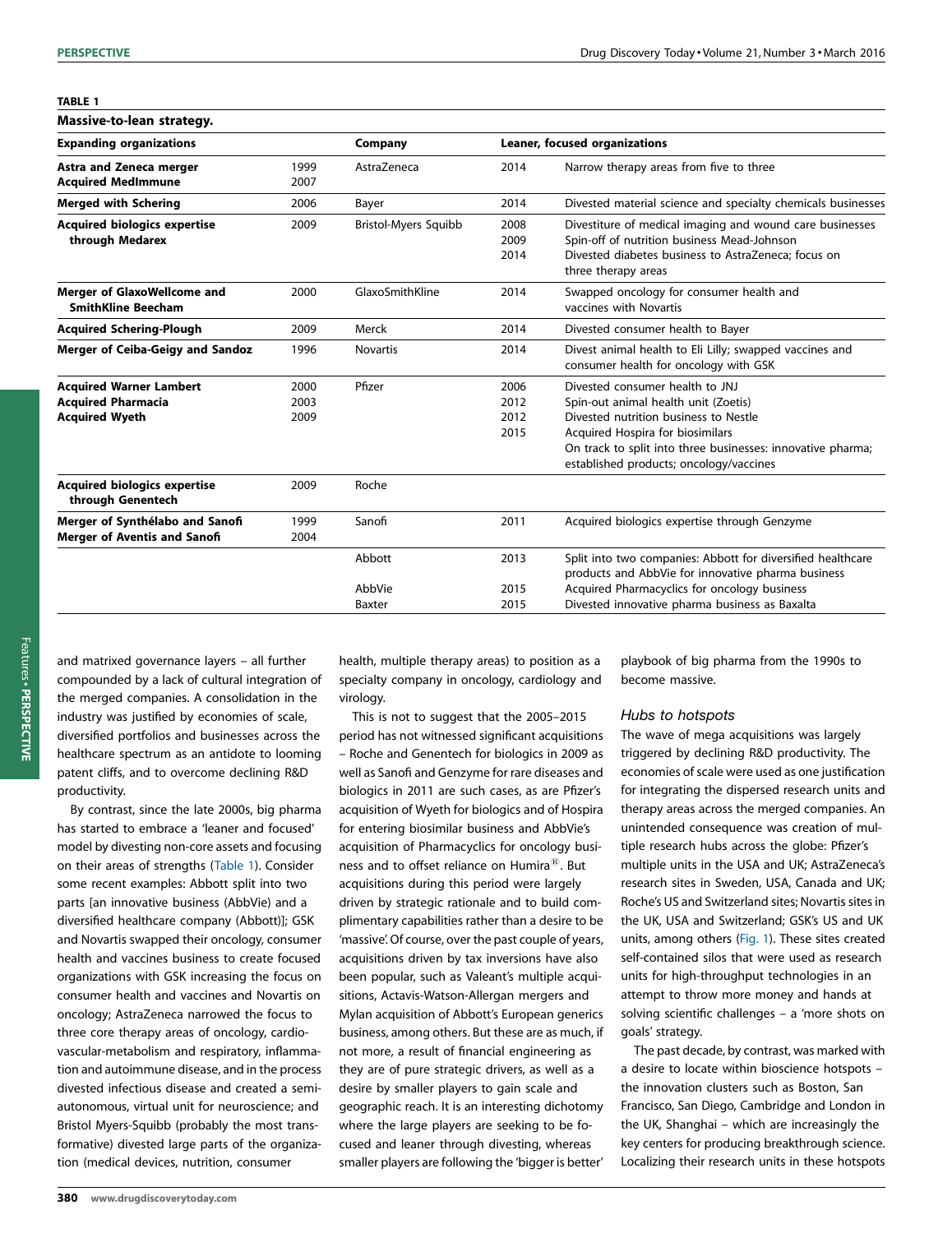<span id="page-2-0"></span>

#### FIGURE 1

The data for our big pharma cohort reveals a shrinking R&D footprint and shift from large hubs to innovation hotspots. Qualitative and quantitative data are shown. Source: industry reports, company filings and press releases.

enables big pharma scientists to work closely with external researchers and clinicians in progressing their drug pipeline, a much more open and collaborative model versus the 'not invented here'syndrome of the hubs model. Novartis was probably a pioneer in this trend, relocating its research headquarters to Cambridge, Massachusetts, in the early 2000s and several of the big pharma companies followed suit. Roche closed its Nutley site in New Jersey and moved to New York City, another innovation hotspot, as well as having consolidated US research operations in

South San Francisco. In 2013, AstraZeneca announced that it would move its research headquarters from Alderley Park, UK, to Cambridge, UK, which is a rich scientific and entrepreneurial ecosystem. In 2013, JNJ established its innovation centers in key hotspots globally: San Francisco, Boston, London and Shanghai, and Merck and BMS are also implementing this approach. There are still large hubs: the Roche and Novartis sites in Basel, Switzerland, the Lilly site in Indianapolis and Merck in New Jersey, to name a few, but the trend toward hotspots is clear.

Over the past decade, big pharma's R&D organizations have also experienced a paradigm shift by experimenting more entrepreneurial internal biotech units. Two such examples are GSK's Discovery Performance Unit and AstraZeneca's Virtual Neuroscience Unit. Further, the research units have increasingly used CROs and CMOs for strategic drug discovery alliances, such as Pfizer's strategic partnerships with Parexel, Icon and PPD, and AstraZeneca's partnerships with Wuxi AppTec and Pharmaron, rather than perform such functions within their hitherto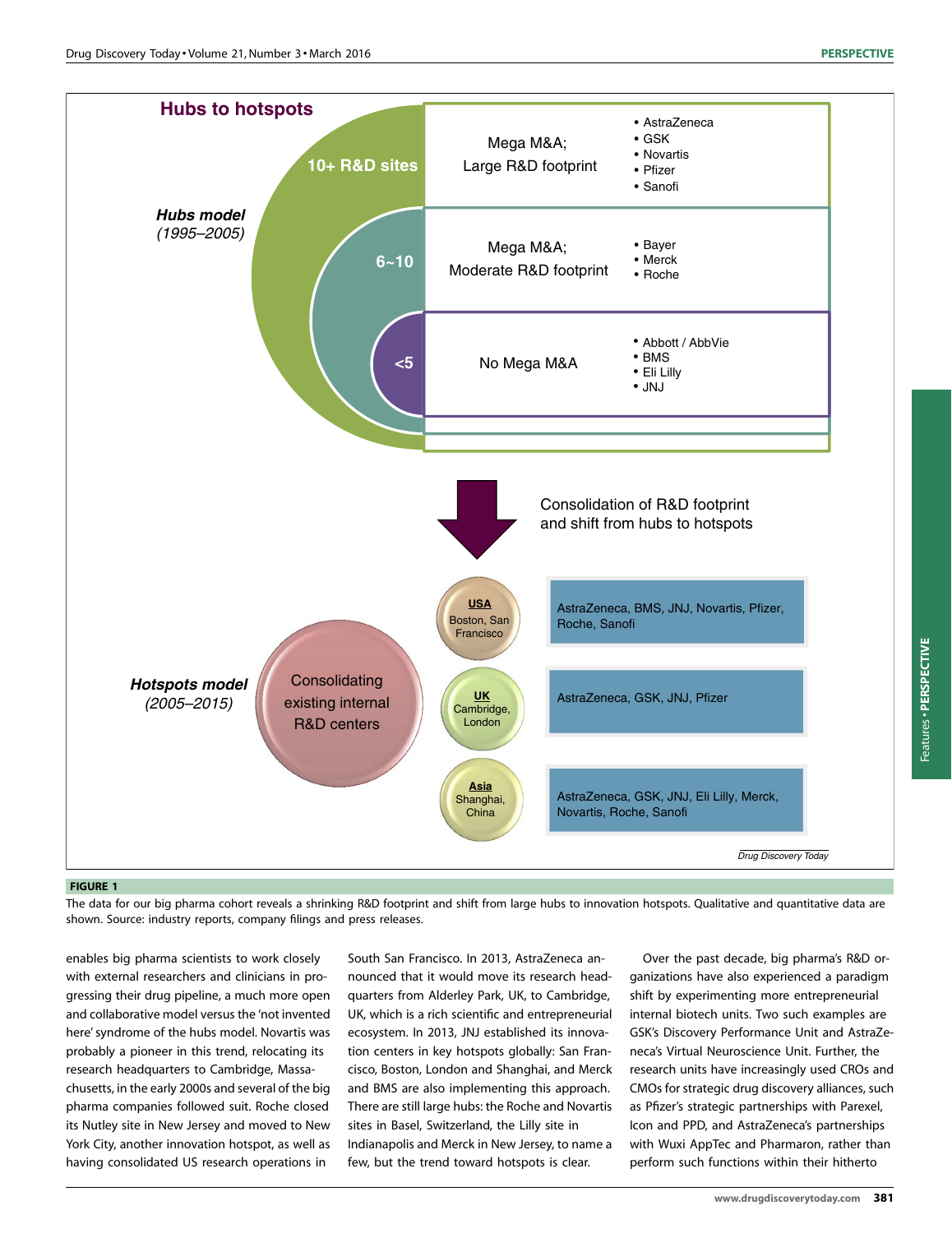

# FIGURE 2

Data showing specialty and biologics products growth for big pharma cohort in our study during the 2010–2014 period. Majority of the companies saw an increase in specialty pharmaceuticals (a) and biologics (b) sales as proportion of portfolio during the period. The biologics proportion of the pipelines of various companies also reveals 20-60% of the portfolio comprised such molecules (c). Source: IMS Health Analytics. Specialty and biologics sales and pipeline distribution are as per IMS Health definitions and data.

hubs. Finally, localizing within the global hotspots has also allowed big pharma research organizations to broaden the access of external innovation through targeted alliances and collaborations with the academic institutions and biotechs in these innovation ecosystems.

# Primary-light, specialty-heavy

The 1995–2005 period was the quintessential blockbuster drugs era for big pharma, so much so that two of the largest mergers in the industry were primarily driven by single blockbusters: Lipitor $^{\circledR}$  in case of Pfizer-Warner Lambert and Celebrex $^{\circledR}$  in case of Pfizer-Pharmacia. Some of the biggest-selling drugs in the industry's history – Lipitor $^{(8)}$ , Plavix $^{(8)}$ , Nexium $^{(8)}$ , Abilify $^{(8)}$ , Seroquel $^{(8)}$ , Diovan $^{(8)}$ , Crestor $^{(8)}$ , among others – were launched during this period. Further, most of the top-selling drugs during the 1995–2005 period were primary care, small-molecule therapies. During this period, the primary care therapy areas accounted for  $\sim$ 80% of revenues for most of the big pharma portfolios.

Over the past decade, however, big pharma has been shifting away from developing primary care and small-molecule medicines, and progressively tailoring their pipelines to specialty medicines and biologics targeted for high unmet medical needs. The trend is driven by several factors such as: better understanding of the underlying disease biology to develop targeted medicines; science and technology innovation for biologics; personalized medicines and companion diagnostics; favorable regulatory framework and development timelines for such medicines; and pricing and reimbursement.

Big pharma largely missed the biologics wave early on, and caught up to the antibody, protein and cell therapies during the 2005–2015 period primarily through targeted acquisitions such as Roche-Genentech, Sanofi-Genzyme, Lilly-Imclone, BMS-Medarex, AstraZeneca-MedImmune and Pfizer-Wyeth. By 2015 this effort started to bear fruits and most of the big pharma portfolios now have an even distribution between specialty and primary care units, as well as the development pipelines that are evenly distributed between small- and large-molecule drug candidates. In 2014, for example, primary care medicines only accounted for approximately

one-quarter of new FDA-approved new molecular entities (NMEs), as per consulting firm PwC's Health Research Institute study.

Over the past couple of decades, most big pharma companies have also observed increased revenues from the specialty medicines and biologics portion of their portfolios, with several big pharma companies showing a greater than 10% absolute percentage increase for proportion of specialty products and biologics during the 2010–2014 period, as per IMS Health data (Fig. 2). Although AstraZeneca, Lilly and Merck observed a drop of percentage sales of specialty medicines over the past five years, it was mainly caused by patent expiration of the top-selling medicines, such as Zyprexa $^{\circledR}$  for Eli Lilly, Taxotere<sup>®</sup> for Sanofi and Seroquel<sup>®</sup> for AstraZeneca. The development pipelines have clearly shown a ramp-up and increased focus on specialty and biologic medicines as part of overall company portfolios as well, with Astra-Zeneca's  $\sim$ 40% of clinical stage molecules being biologics, and the split being  $\sim$ 30% and  $\sim$ 58% biologics for Sanofi and Eli Lilly, respectively, as per IMS Health data.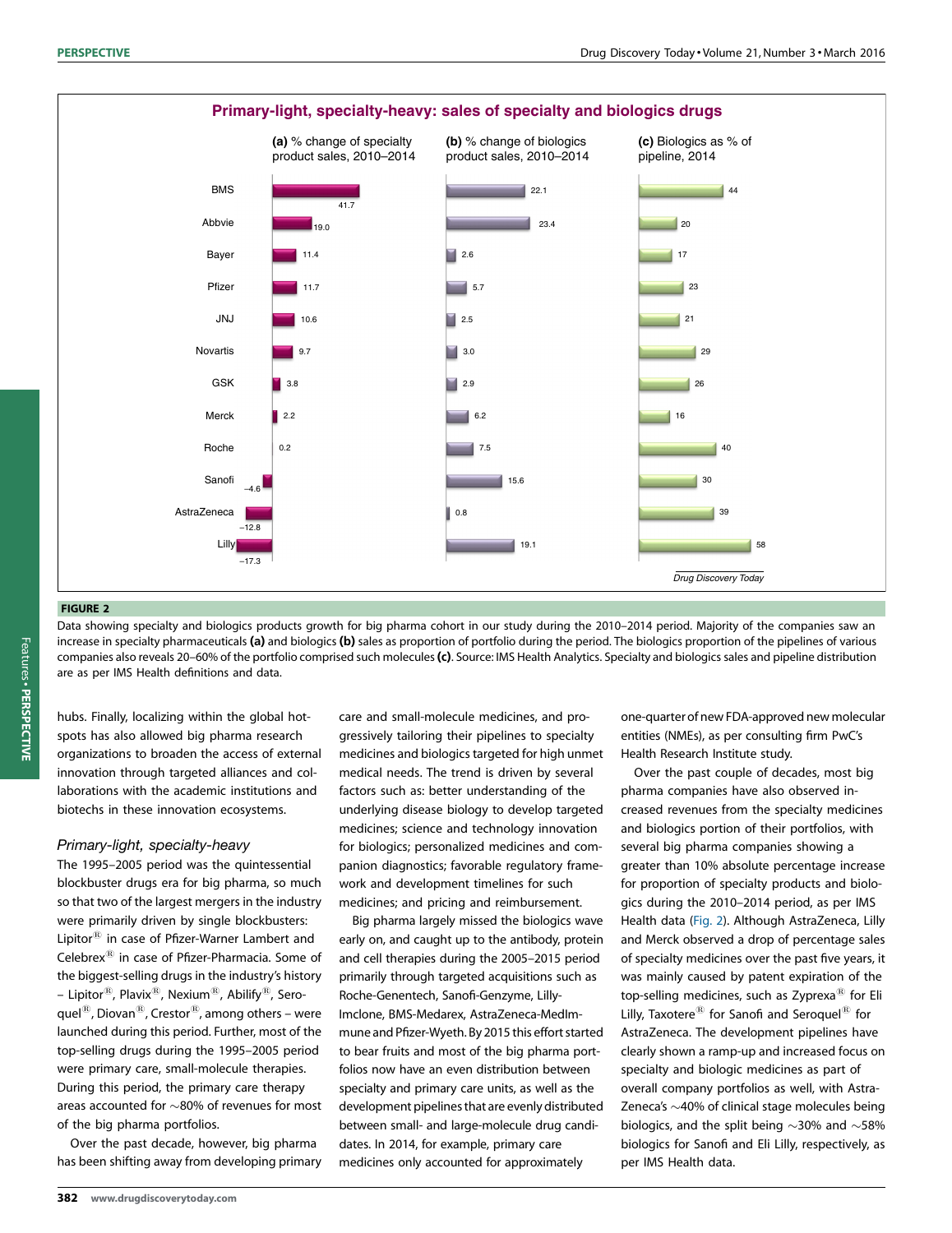

### FIGURE 3

(a) West to East: global pharmaceutical sales by region. Data showing global pharmaceutical sales in constant dollars. During the 2000-2014 period, Asia-Pacific/ Africa region saw a 5%+ increase in share of global pharmaceutical sales. Latin America increased  $\sim$ 2% share during the same period, whereas the North America saw a decline of 6% and Europe had essentially a flat-to-modest decline. Source: IMS Health World Review Analysis. Regional sales distributions are as per IMS Health definitions and data. (b,c) West to East: big pharma sales and growth rate outside the USA and EU. (b) Data showing average global pharmaceutical sales in constant dollars. During the 2000–2014 period, the big pharma companies in our dataset saw sales proportion from Asia Pacific and emerging markets increase by  $\sim$ 10% in absolute terms. (c) Data showing average cumulative sales growth during the 2010–2014 period in key markets. Majority of the sales growth outside the USA, EU and Japan came from key markets such as China, Brazil and Russia. The average sales growth (cumulative) for the big pharma cohort in our study was  $\sim$ 88% in China during the 2010–2014 period, whereas US sales declined by  $\sim$ 3%. Source: Company Annual Reports and IMS Health Analytics. The regional sales distribution is as per IMS Health definition and data.

# West to East

Whereas North America and Europe were the leading major markets for the global pharmaceutical industry in the 1995–2005 period, the emerging markets of Asia, Latin America, Russia, Middle-East and Africa continue to spearhead revenue growth over the recent decade owing to strong demand and economic fundamentals (Fig. 3a). During the 1995-2005 period none of the big pharma companies in our study had more than 20% revenues derived from the emerging markets. By contrast, during the following decade of 2005–2015 most big pharma companies grew their portfolios to comprise at least 25% of the total revenues from the Asia Pacific and emerging markets, with the figure as high as  $\sim$ 35% for Sanofi. In 2014, for example, AstraZeneca sales from these markets accounted for  $\sim$  US\$6 billion in revenues and emerging markets accounted for  $\sim$ US\$14 billion sales for Sanofi and  $\sim$ US\$10 billion for GSK, as per company annual filings. China has largely been the driver for such stupendous growth, but Brazil and Russia have contributed significantly as well (Fig. 3b,c).

There is, however, a bifurcation in this West to East dynamics, depending on the diversification

of company portfolios between primary versus specialty-heavy businesses. Firms such as AstraZeneca, GSK, Pfizer and Merck saw emerging market businesses grow significantly as a proportion of global revenues because of the patent expiry of products in the USA, Canada and EU during the 2005–2015 period and a concomitant growth of their largely primary care business in the emerging markets. Other firms with heavier biologics focus such as Roche, JNJ and Amgen did not see as much increase in emerging markets revenue ratios because they did not face as severe a patent cliff in North